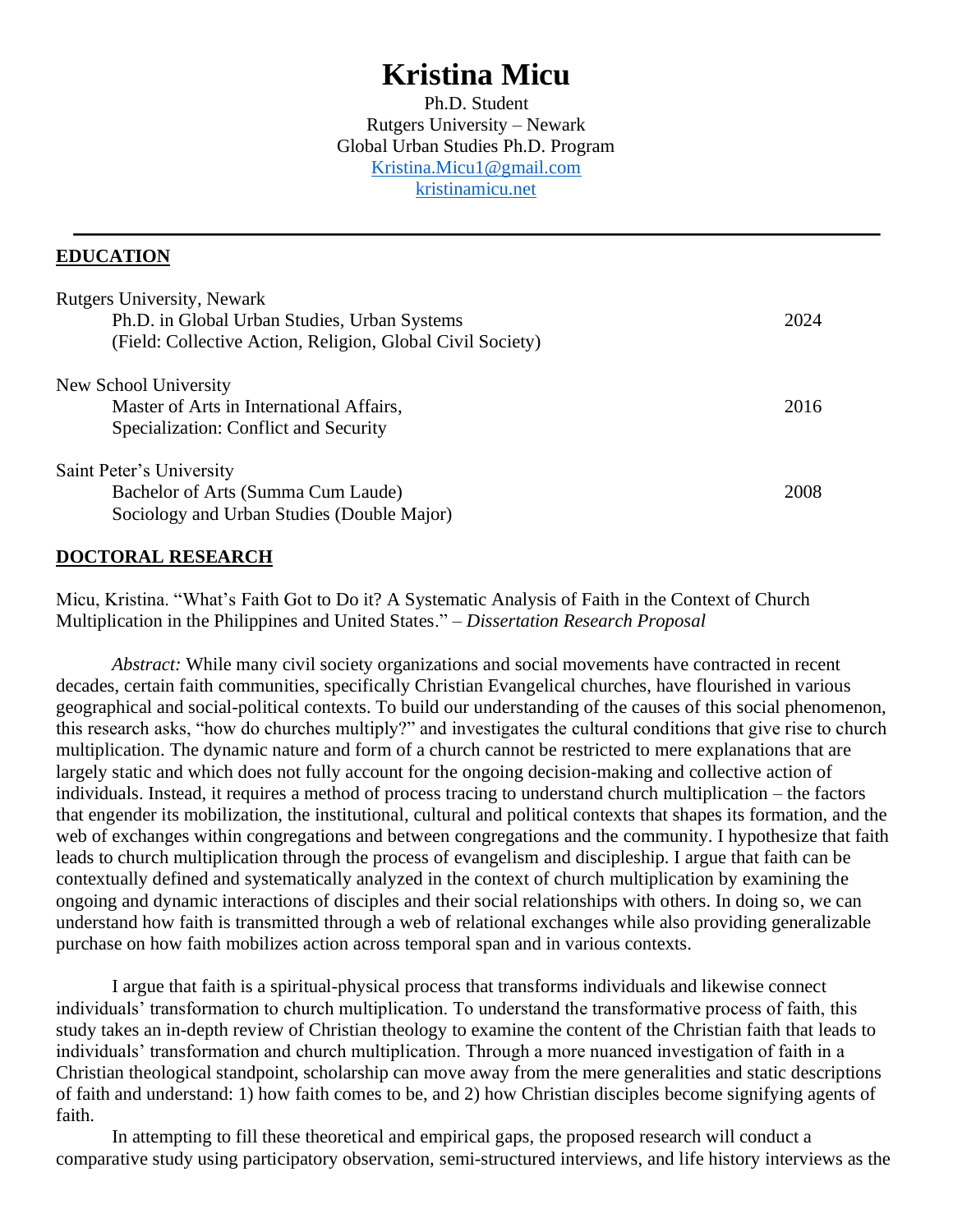methods to investigate how churches multiply in the Philippines and in the United States. In the Philippines, the study will examine the International Bible Church and its network of churches in Metro-Manila, Quezon Province, and Rizal Province Philippines. In the context of United States, this study will examine the multiplication of Asian American Churches specifically six immigrant Filipino churches in Los Angeles, California and New York City, New York.

## **DISSERTATION RESEARCH COMMITTEE**

*Committee Chair*, [Janice Gallagher,](http://www.janicekgallagher.com/) Assistant Professor, Department of Political Science, Rutgers University-Newark.

*Committee Member*, [Rose Cuison-Villazor,](https://law.rutgers.edu/directory/view/rv405) Vice Dean, Professor of Law, Rutgers Law School, Rutgers University-Newark

# **WORKING PAPERS**

Micu, Kristina. "A New Typology of Collective Action: Noncooperative Reaction and Unregistered Protestant House Churches in China."

Micu, Kristina. "Rethinking Sanctuary: Church and Collective Behavior."

## **GRANTS**

Travel Grant, "*Civic Dialogue, Democracy, and the Arts"* Independent Study Course, Warsaw, Poland, 2018

#### **ASSOCIATIONS**

| $2021$ – Present | Member, Society for the Scientific Study of Religion |
|------------------|------------------------------------------------------|
| $2021$ – Present | Member, Association for the Sociology of Religion    |

#### **TEACHING**

#### **Saint Peter's University**

*Adjunct Faculty, Department of Sociology and Urban Studies (01/2017 – Present)* 

Race and Ethnicity

• Spring 2022 (online teaching)

Intercultural Relations

- Fall 2021 (online teaching)
- Fall 2020 (online teaching)
- Fall 2019 (online teaching)
- Fall 2017 (in-person)

Global Feminism

• Spring 2018 (in-person)

Introduction to Sociology

- Spring 2017 (in-person)
- Fall 2018 (hybrid)